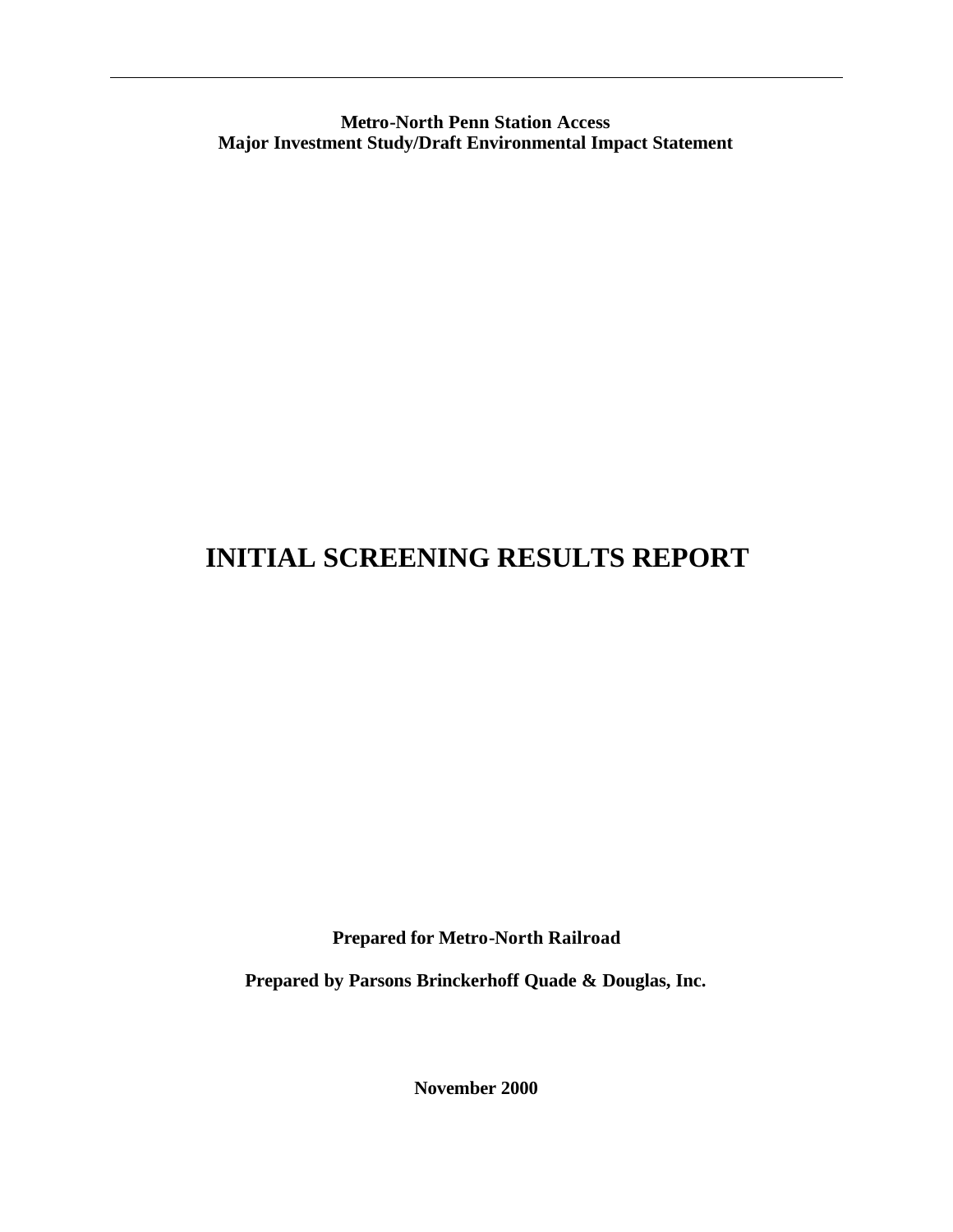# **Table of Contents**

| $\mathbf{A}$ .<br>$\mathbf{1}$ .<br>2. |  |
|----------------------------------------|--|
| $\mathbf{R}$ .<br>$\mathbf{1}$ .<br>2. |  |
| $\mathbf{C}$ .                         |  |
| D.<br>1.<br>2.<br>3.                   |  |
| E.                                     |  |
| <b>FIGURE</b>                          |  |
| <b>TABLES</b>                          |  |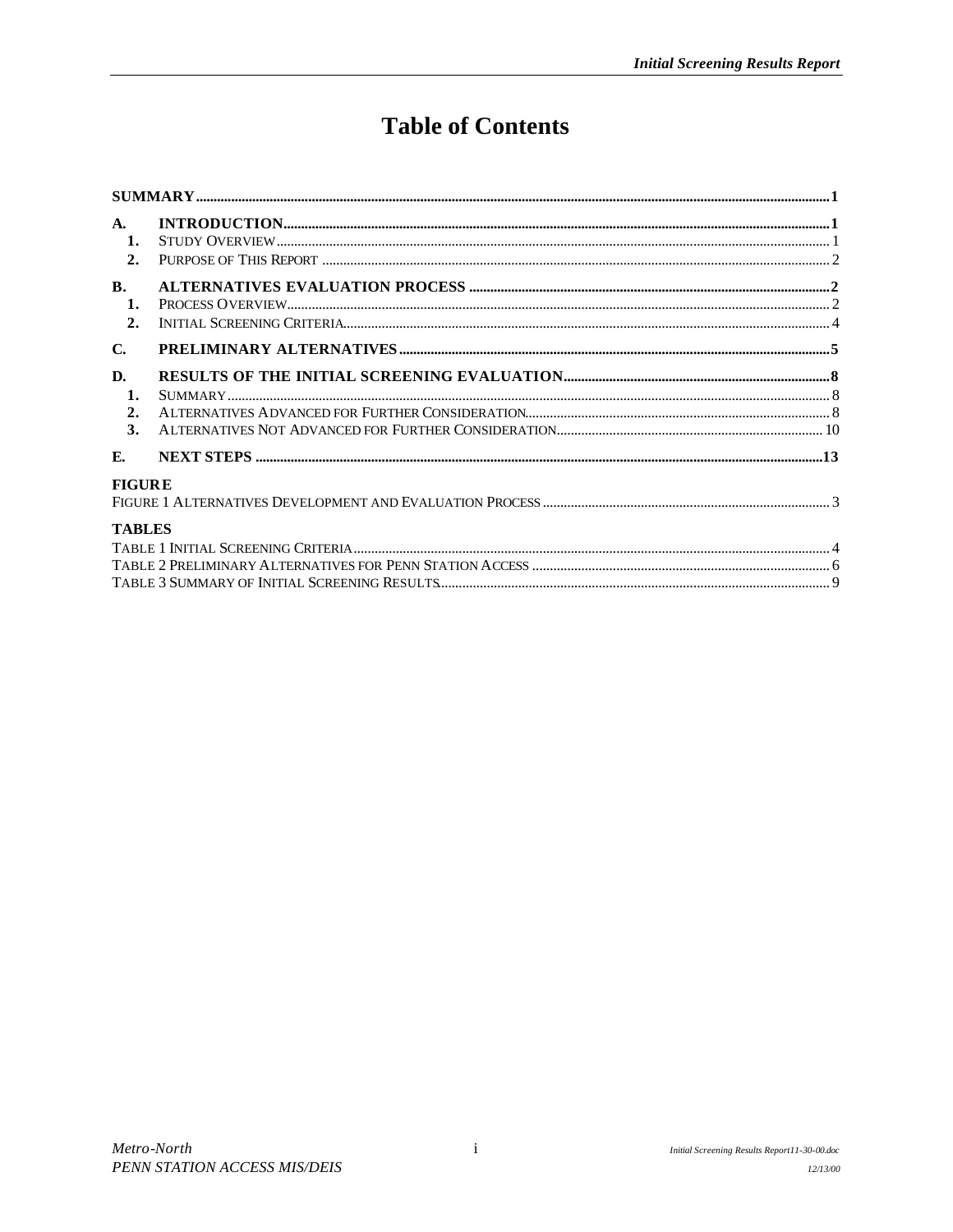# **Initial Screening Results Report**

#### **SUMMARY**

This report documents the first technical milestone of the Metro-North Penn Station Access Major Investment Study/Draft Environmental Impact Statement. This milestone is the decision on which preliminary Penn Station access alternatives should proceed for more detailed study, as intermediate alternatives in the second, comparative screening phase of analysis.

The principal activities leading to this decision were: identification of potentially reasonable and feasible alternatives of different modes; definition of qualitative screening evaluation criteria to examine fundamental strengths and weaknesses of the identified preliminary alternatives; evaluation of the preliminary alternatives against the criteria and summarizing the results; and consideration of public and agency input.

The following five alternatives are recommended for further, more detailed study:

- $\checkmark$  Weekday Hudson Line Service via the Empire Connection;
- $\checkmark$  Off-Peak and Weekend Hudson Line Service via the Empire Connection;
- $\checkmark$  Weekday Harlem Line Service via the Hudson Line and Empire Connection;
- $\checkmark$  Weekday New Haven Line Service via the Hell Gate Line; and
- $\checkmark$  Off-Peak and Weekend New Haven Line Service via the Hell Gate Line.

#### **A. INTRODUCTION**

#### **1. Study Overview**

Metro-North Railroad (Metro-North) is preparing a Major Investment Study/Draft Environmental Impact Statement (MIS/DEIS) to examine the potential benefits, costs, and social, economic, and environmental impacts of reasonable and feasible alternatives for improving access between the Metro-North service area, east of the Hudson River, and Penn Station and destinations on the West Side of Manhattan. The purpose of the MIS/DEIS is to examine the demand for, and the opportunities and constraints related to, providing improved access, and to identify a preferred study alternative that addresses the forecasted demand for such service in a cost-effective, environmentally sound, and equitable way.

Current Metro-North service terminates at Grand Central Terminal, necessitating up to two transfers on additional modes to reach destinations on the West Side. An earlier study,<sup>1</sup> commissioned by Metro-North to investigate the market potential for Metro-North service to/from Penn Station, indicated the need for a project that would provide such service and identified Penn Station access as a means of increasing ridership, supporting regional development, and improving the quality of life in the region. In addition to providing benefits to Metro-North's riders traveling to/from the West Side of Manhattan, improved access to Penn Station would also improve regional connectivity by providing direct connection from Metro-North territory to Long Island Rail Road, New Jersey Transit, and Amtrak services at Penn Station. Metro-North Penn Station access would also complement Long Island Rail Road East Side Access service to Grand Central Terminal.

l <sup>1</sup> *Exploration of Market Potential for Metro -North Railroad Service in the Northeast Bronx and West Side of Manhattan Study*, 1995.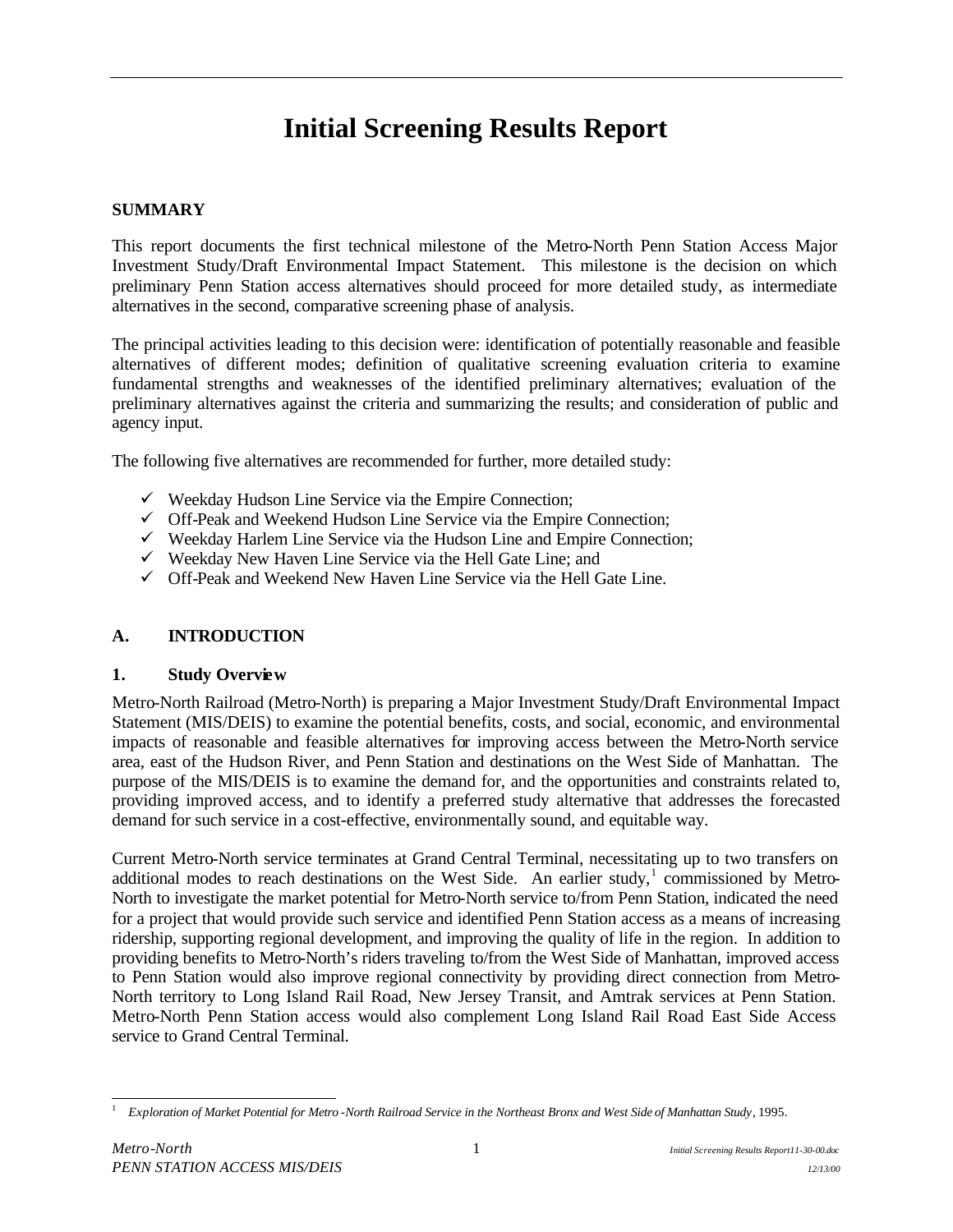The Penn Station Access MIS/DEIS is being performed in accordance with Federal Transit Administration regulations and guidelines for preparing a Major Investment Study and an Environmental Impact Statement, in accordance with the National Environmental Policy Act (NEPA). The MIS/DEIS will include analysis of alternatives, environmental documentation, and public outreach and interagency coordination. Agency and public scoping meetings, and other outreach activities, have been held to receive comments and suggestions on the study scope and approach from agencies, the general public, and interest groups, and pertinent input has been incorporated in the Study. The MIS/DEIS is being conducted in coordination with the Metropolitan Transportation Authority, its constituent agencies, and other regional transportation agencies that are examining a number of major network expansion proposals with relevance to the Penn Station Access MIS/DEIS.

#### **2. Purpose of This Report**

This report documents the initial screening evaluation of the preliminary alternatives identified for improving Penn Station access, and identifies the alternatives that have been sele cted for further development and evaluation. Section B. of this report provides an overview of the MIS/DEIS' threetiered alternatives evaluation process. It also describes the methodology, criteria, and assumptions used in the initial screening evaluation. Section C. identifies the preliminary alternatives investigated in the initial screening evaluation. Section D. provides the screening evaluation's results and identifies which alternatives have been advanced and which have not been advanced for further consideration. Section E. provides an overview of the next steps in the development and evaluation of the alternatives advanced.

## **B. ALTERNATIVES EVALUATION PROCESS**

#### **1. Process Overview**

The methodology for evaluating alternatives for improving Penn Station access to/from the Metro-North east-of-Hudson territory has been structured to facilitate selection, ultimately, of a preferred alternative from among competing transportation options. The alternatives evaluation methodology consists of three levels of progressively more detailed evaluation, as follows:

- 1. *initial qualitative screening* analysis of preliminary alternatives, evaluating each one independently of the others, to identify an intermediate list of alternatives for further development and evaluation; this report document the results of the initial screen;
- 2. *comparative qualitative and quantitative screening* analysis of the intermediate list of alternatives to select those which, when compared to other options, warrant further, detailed evaluation; this will be documented in the Intermediate Alternatives Screening Report; and
- 3. *detailed, quantitative analysis*<sup>1</sup> of a short-list of alternatives remaining after the comparative screening analysis, to provide sufficient technical basis for selecting the locally preferred alternative; this will be documented in the MIS/DEIS.

Figure 1 illustrates the phases of the alternatives development and evaluation process. The initial qualitative screening analysis documented in this report is highlighted on Figure 1.

l <sup>1</sup> Existing and forecasted Penn Station capacity constraints will be addressed in the detailed analyses of the short -listed alternatives, using data and information provided by the current operations at Penn Station, i.e., Amtrak, Long Island Rail Road, and New Jersey Transit.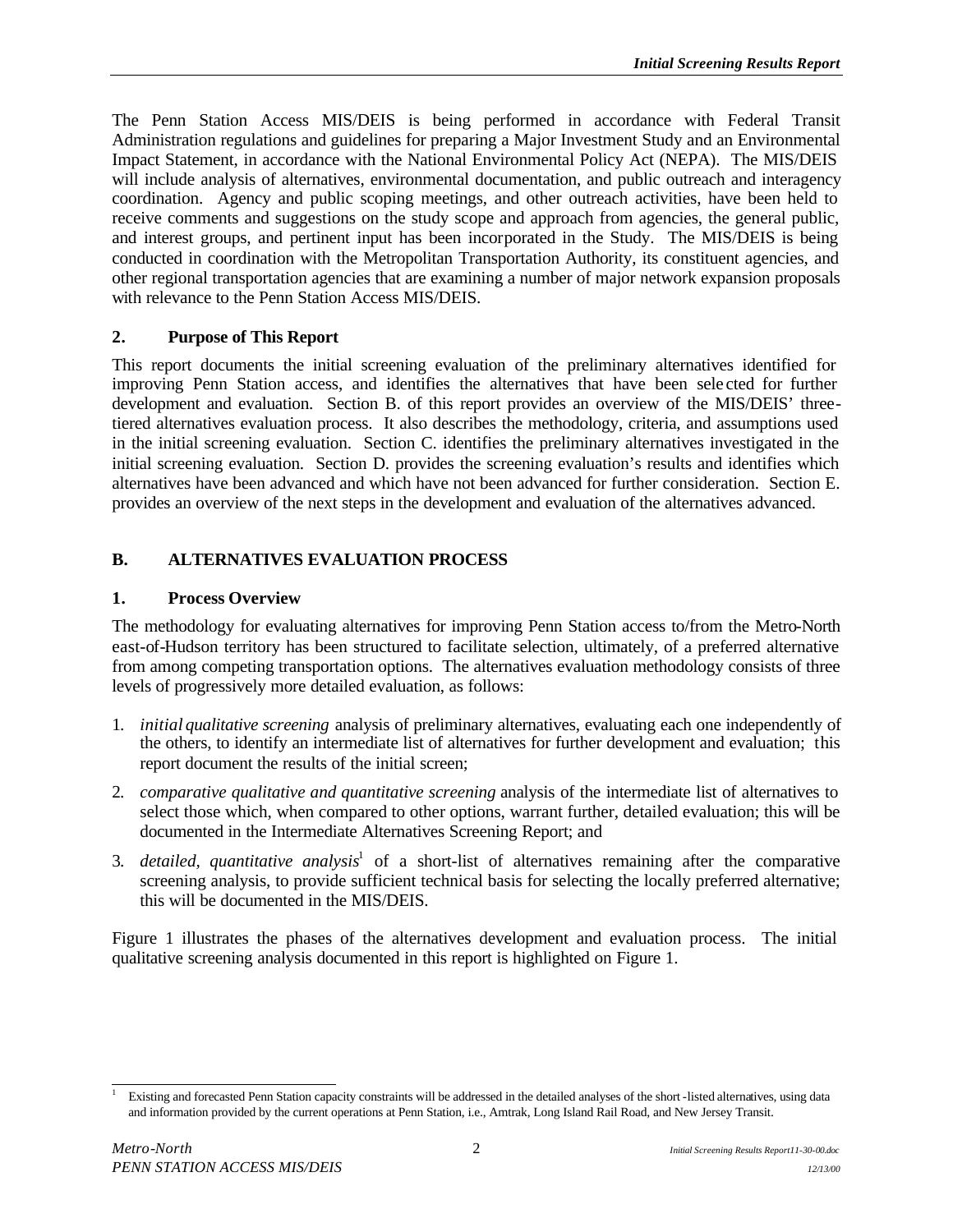

**Figure 1 Alternatives Development and Evaluation Process**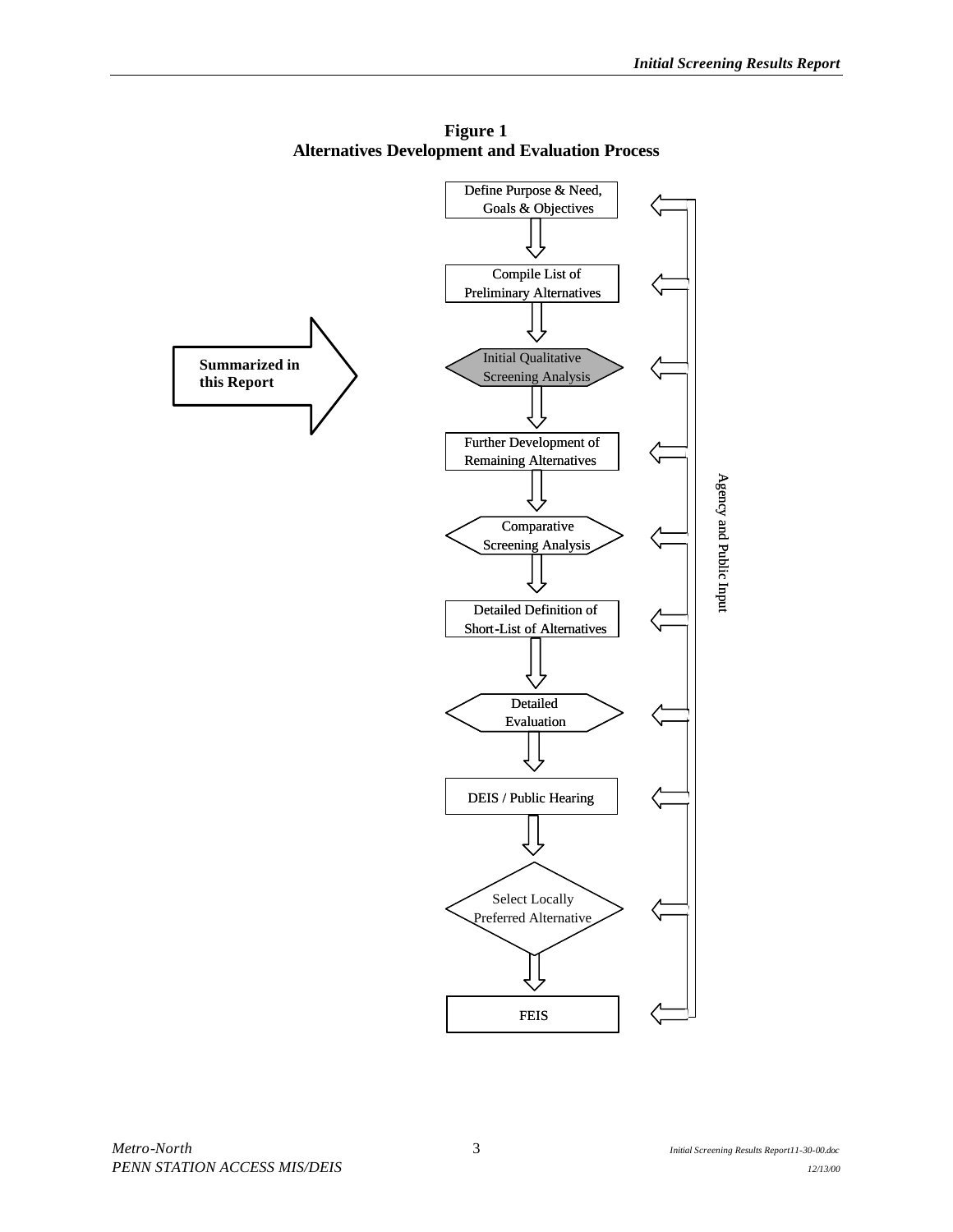This Study recognizes that current capacity constraints at Penn Station, and increases in future demand projected by the current operators at the Station, pose obstacles for introducing Metro-North Penn Station access service during peak periods of Station utilization, especially in the near term. The Study also recognizes that some Penn Station access alternatives may require completion of the LIRR East Side Access project in order to be implementable .

The initial and intermediate alternatives are being evaluated based on how they perform individually and in comparison with each other. The degree of complexity with which these alternatives can be constructed and their maximum potential benefit in terms of ridership growth are the major factors to be considered in these first two screens. Operating capacity is not being considered in the first two screens so that the maximum potential ridership benefits for each alternative can be identified. Penn Stationrelated data and information provided by the current operators will be used to assess the capacity and operating issues in the Penn Station complex as they relate to the *short-listed* Penn Station access alternatives. Based on this assessment, the short-listed alternatives will be refined, within the context of the Study's goals and objectives, to reflect Penn Station conditions and potential opportunities. The analyses will be coordinated with other concurrent studies pertaining to Penn Station and, through the Study's interagency coordination activities, with the current operators in Penn Station.

## **2. Initial Screening Criteria**

The purpose of the initial screening analysis is to qualitatively assess each preliminary alternative's strengths and weaknesses relative to the fundamental goals and objectives of the Study. Four screening criteria were defined for this purpose and are listed in Table 1, below. Each of these criteria is equally applicable to different modal options, without bias towards one or against another.

| Criterion 1 | An alternative must have the theoretical capability to <i>improve access</i> between Penn<br>Station and the Metro-North service area by reducing travel time and/or the need for<br>transfers. |  |  |
|-------------|-------------------------------------------------------------------------------------------------------------------------------------------------------------------------------------------------|--|--|
| Criterion 2 | An alternative must be theoretically <i>operationally and physically feasible</i> .                                                                                                             |  |  |
| Criterion 3 | An alternative must be theoretically capable of being implemented principally with<br>existing infrastructure and/or committed infrastructure improvements.                                     |  |  |
| Criterion 4 | An alternative must substantially support public transportation, economic, and<br>environmental policies and goals to <i>enhance transit</i> and reduce single-occupant-auto<br>travel.         |  |  |

## **Table 1 Initial Screening Criteria**

Each of the preliminary alternatives was assessed qualitatively to identify its likely strengths and/or weaknesses, relative to each of the defined criteria. The alternatives were evaluated individually, without comparison to other preliminary alternatives, as the purpose of the initial screening is to assess a given alternative's fundamental feasibility and reasonableness for improving Penn Station access. Assessments were made on the basis of knowledge of the region's existing transportation system; programmed and committed transportation initiatives and projects that would be in pla ce in the future; and regional initiatives and goals pertaining to enhanced transit use and reduced reliance on single -occupant-vehicle travel.

Alternatives that, on balance, have more pronounced strengths than weaknesses relative to the defined criteria are recommended for further study, as intermediate alternatives. Conversely, alternatives that, on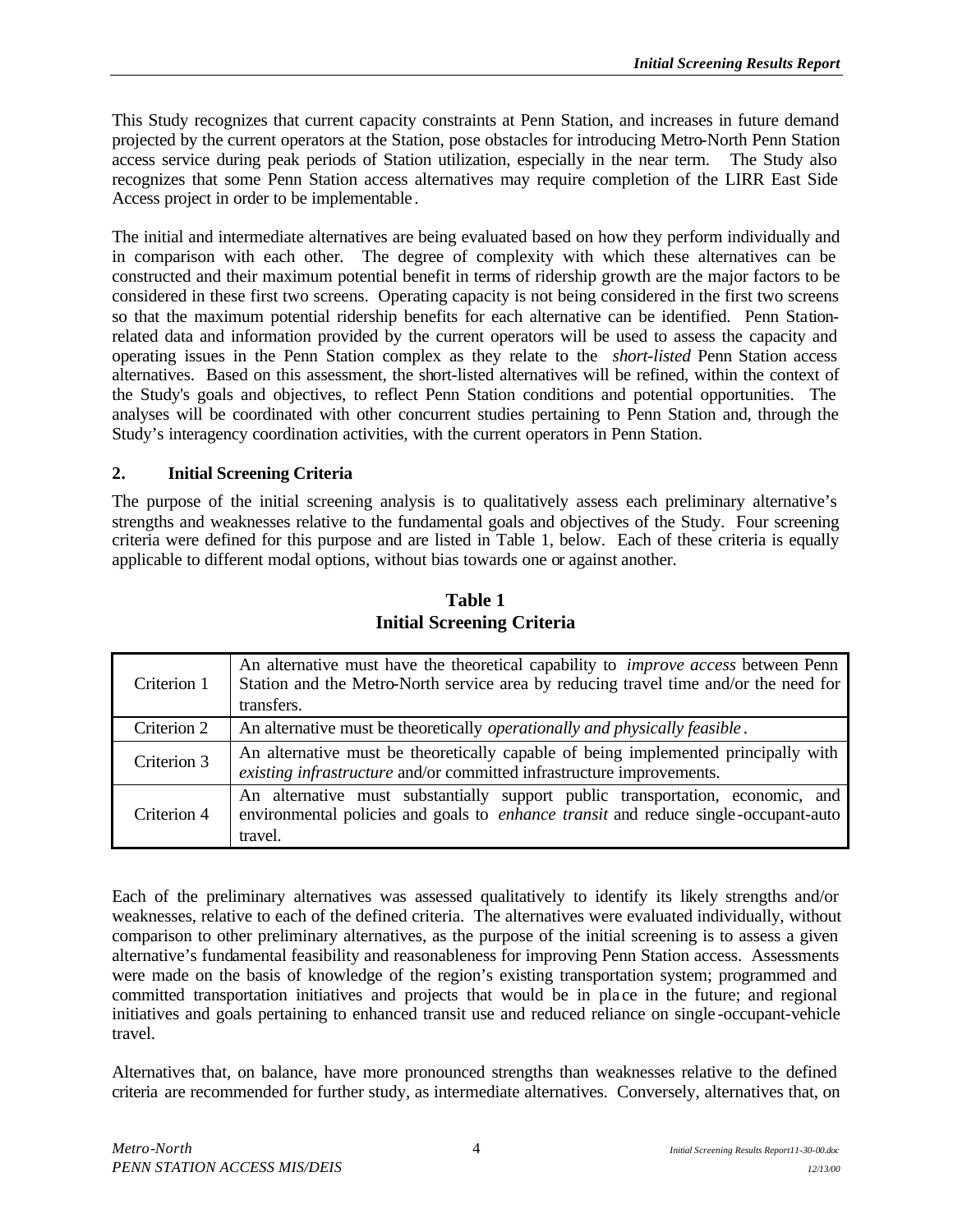balance, have more pronounced weaknesses than strengths are not recommended for advancing to the next stage of screening. Several of the alternatives not recommended for further study have significant merit, separate from this Study, and are either currently being evaluated in other ongoing studies or may be in the future.

As part of the initial screening evaluation, the Study's Technical Advisory Committee (TAC) was convened in April 2000 to provide input on each alternative's strengths and weaknesses. TAC members were provided with Study materials documenting the preliminary alternatives and the initial screening methodology, criteria, and assumptions. Each TAC member was also provided with a set of worksheets, one for each alternative, on which to note each alternative's strengths and weaknesses relative to the criteria. TAC comments were received verbally and in writing at the TAC meeting, and via correspondence after the meeting. Preliminary results of the initial screening evaluation were reviewed with the TAC at a meeting in October 2000, and were also discussed at an October 2000 meeting of the Study's Community Liaison Committee.

## **C. PRELIMINARY ALTERNATIVES**

Preliminary Penn Station access alternatives were identified and defined based on knowledge of the region's transportation network; data and information regarding existing transportation services and identified travel needs and markets between the Metro-North service territory and Penn Station; review of alternatives presented in previous and ongoing studies; and public and agency input received during the MIS/DEIS scoping process. While No-build and transportation system management (TSM) alternatives were also defined, they were not subjected to the initial screening evaluation. They will be advanced through all stages of the alternatives evaluation process, consistent with Federal Transit Administration guidance for Major Investment Studies.

Following the MIS principle that each potentially reasonable and feasible mode for achieving the stated goals and objectives should be considered, the list of preliminary build alternatives includes both Metro-North service options and non-commuter-rail options for improving Penn Station access from the Metro-North east-of-Hudson service area. The preliminary Penn Station access alternatives were categorized as follows:

- commuter rail alternatives with direct connection to Penn Station:
- commuter rail alternatives with access to Penn Station via Grand Central Terminal;
- commuter rail alternatives with indirect access to Penn Station; and
- other mode alternatives, including bus, light rail, subway, ferry, and roadway options.

Table 2 lists the preliminary Penn Station access alternatives that were identified for the initial screening evaluation. The alternatives were described in the Preliminary Alternatives Technical Memorandum, dated March 2000. Each of the alternatives was defined at sketch level, appropriate to and sufficient for the initial qualitative screening evaluation. As noted earlier, the preliminary alternatives were defined without consideration of Penn Station capacity issues and constraints, which will be addressed in the third, detailed phase of evaluation of short-listed alternatives, using data and information provided by the Station's current operators.

In this initial screening phase, alternatives were identified as independent, discrete options for addressing an objective for a specific market. Based on the results of the initial screening, certain of the alternatives that will be advanced for further consideration can be combined to address multiple objectives for multiple travel markets (as described below in Section D.2).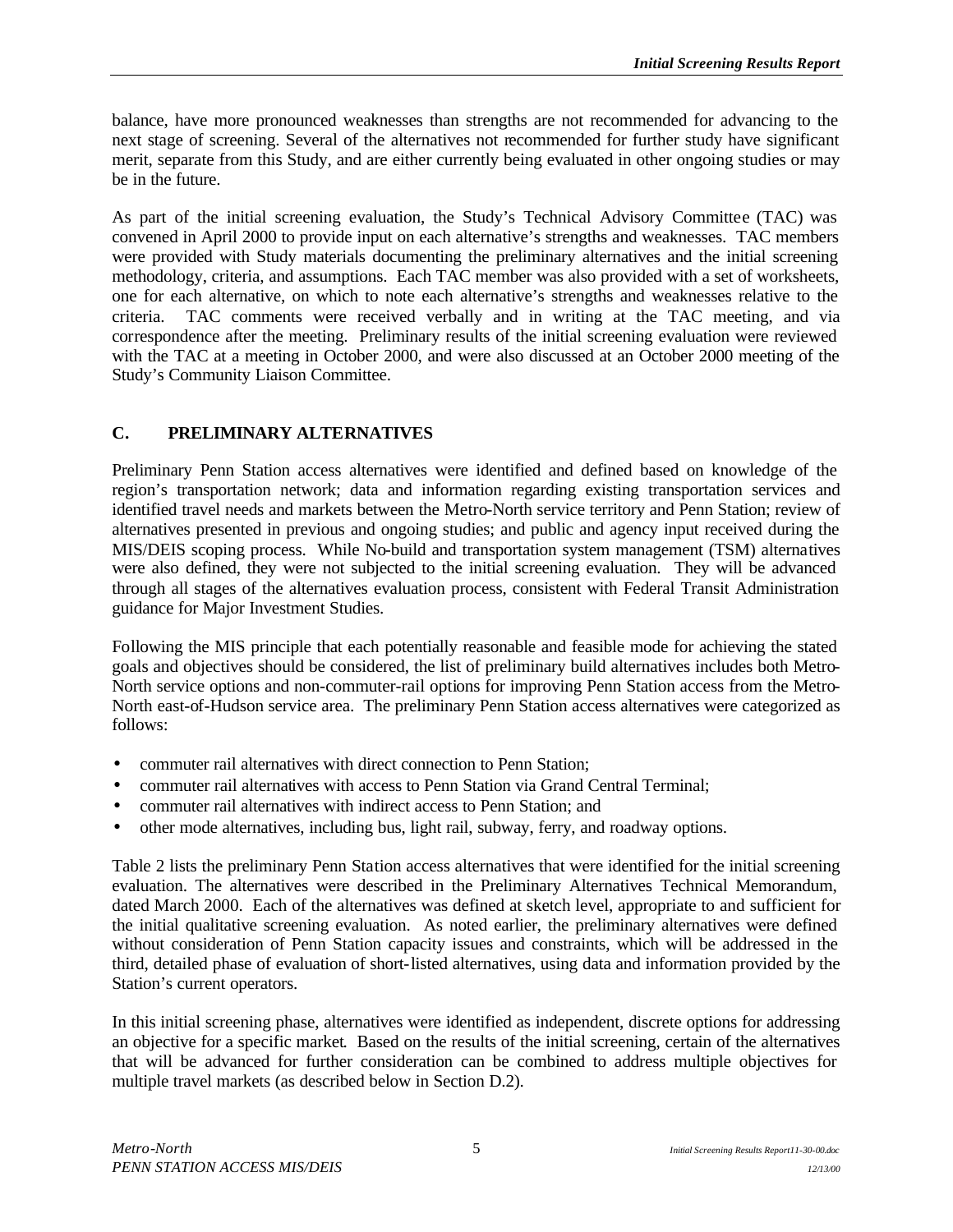| <b>Table 2</b>                                                      |  |
|---------------------------------------------------------------------|--|
| <b>Preliminary Alternatives for Penn Station Access<sup>1</sup></b> |  |

| Alternatives <sup>2</sup>                                                                                                              | Time Frame <sup>3</sup> |  |  |
|----------------------------------------------------------------------------------------------------------------------------------------|-------------------------|--|--|
| <b>No-Build Alternative</b>                                                                                                            |                         |  |  |
| <b>Transportation Systems Management (TSM) Alternative</b>                                                                             |                         |  |  |
| Consisting of such elements as new ferry, express bus, enhanced subway services, transfer to<br>"commuter fare" Amtrak service, et al. | <b>Short</b>            |  |  |

#### **Commuter Rail Alternatives with Direct Connection to Penn Station**

| 3. | Peak-Period Hudson Line Service via the Empire Connection between Riverdale and<br><b>Penn Station</b>    | Medium |
|----|-----------------------------------------------------------------------------------------------------------|--------|
| 4. | <b>Peak-Period Harlem Line Service to/from Penn Station</b>                                               |        |
|    | 4A. Via the Hudson Line and Empire Connection                                                             | Medium |
|    | Via the New Haven Line and Hell Gate Line<br>4B.                                                          | Medium |
|    | Via the Port Morris Branch and Hell Gate Line<br>4C.                                                      | Medium |
| 5. | Peak-Period New Haven Line Service via the Hell Gate Line between New Rochelle and<br><b>Penn Station</b> | Medium |
| 6. | Off-Peak/Weekend Hudson Line Service to/from Penn Station via the Empire<br><b>Connection</b>             | Short  |
| 7. | <b>Off-Peak/Weekend Harlem Line Service to/from Penn Station</b>                                          |        |
|    | 7A. Via the Hudson Line and Empire Connection                                                             | Medium |
|    | Via the New Haven Line and the Hell Gate Line<br>7B.                                                      | Medium |
|    | Via the Port Morris Branch and the Hell Gate Line<br>7C.                                                  | Medium |
| 8. | Off-Peak/Weekend New Haven Line Service to/from Penn Station via the Hell Gate<br>Line                    | Short  |

#### **Commuter Rail Alternative to Penn Station via GCT**

| 9. Extension of Metro-North Service to 34 <sup>th</sup> Street/Penn Station via a New Tunnel between |              |
|------------------------------------------------------------------------------------------------------|--------------|
| <b>GCT</b> and 34 <sup>th</sup> Street/Penn Station                                                  | $\omega$ ong |

#### **Commuter Rail Alternatives with Indirect Access to Penn Station**

| 110. Metro-North Service to Penn Station via Connection to LIRR near Woodside | Medium      |
|-------------------------------------------------------------------------------|-------------|
| [11. Metro-North Service Between New Rochelle and GCT via the Hell Gate Line  | Medium/Long |

*1. Potential new station locations along a given alternative's alignment were not considered in the initial screening analysis, but will be addressed in subsequent phases of the alternatives development and evaluation process.* 

*2. For some alternatives, service to/from Penn Station may terminate/originate there or may continue through to terminate/originate in New Jersey or Long Island.*

*3. Time frames are defined as follows: Short Term (1-5 years), Medium Term (5-15 years), and Long Term (15+ years).*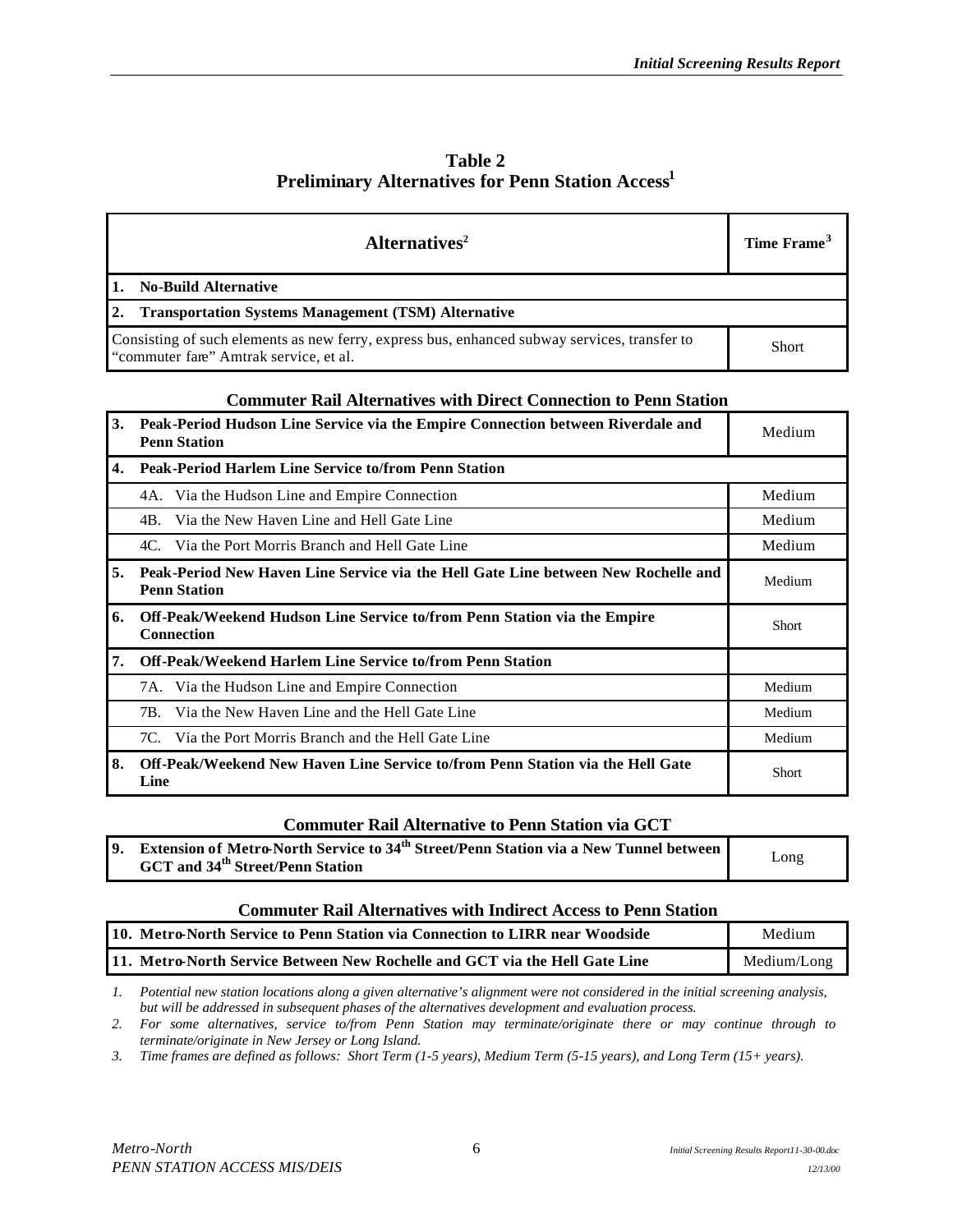#### **Table 2 Preliminary Alternatives for Penn Station Access<sup>1</sup> (continued)**

| Alternatives <sup>2</sup>                                                                                                                                                 | Time Frame <sup>3</sup> |  |  |
|---------------------------------------------------------------------------------------------------------------------------------------------------------------------------|-------------------------|--|--|
| <b>Other Mode Alternatives</b>                                                                                                                                            |                         |  |  |
| 12. Significantly Expanded Express Bus Service between the Metro-North Service Area<br>and the West Side and Penn Station                                                 | Medium                  |  |  |
| 13. Significantly Expanded Ferry Service between the Metro-North Service Area and the<br>West Side (using connecting shuttle bus services to/from terminals in Manhattan) | Medium                  |  |  |
| 14. Light Rail Transit between GCT and Penn Station                                                                                                                       | Long                    |  |  |
| 15. Extension of the #7 (Flushing) Subway Line to Penn Station                                                                                                            | Long                    |  |  |
| 16. Direct Subway Shuttle between GCT and Penn Station via a New Tunnel                                                                                                   | Long                    |  |  |
| 17. Extension of PATH Train to GCT                                                                                                                                        | Long                    |  |  |
| 18. Highway Capacity Expansion between Metro-North Service Area and the West Side<br>and Penn Station                                                                     | Long                    |  |  |

*1. Potential new station locations along a given alternative's alignment were not considered in the initial screening analysis, but will be addressed in subsequent phases of the alternatives development and evaluation process.* 

*2. For some alternatives, service to/from Penn Station may terminate/originate there or may continue through to terminate/originate in New Jersey or Long Island.*

*3. Time frames are defined as follows: Short Term (1-5 years), Medium Term (5-15 years), and Long Term (15+ years).*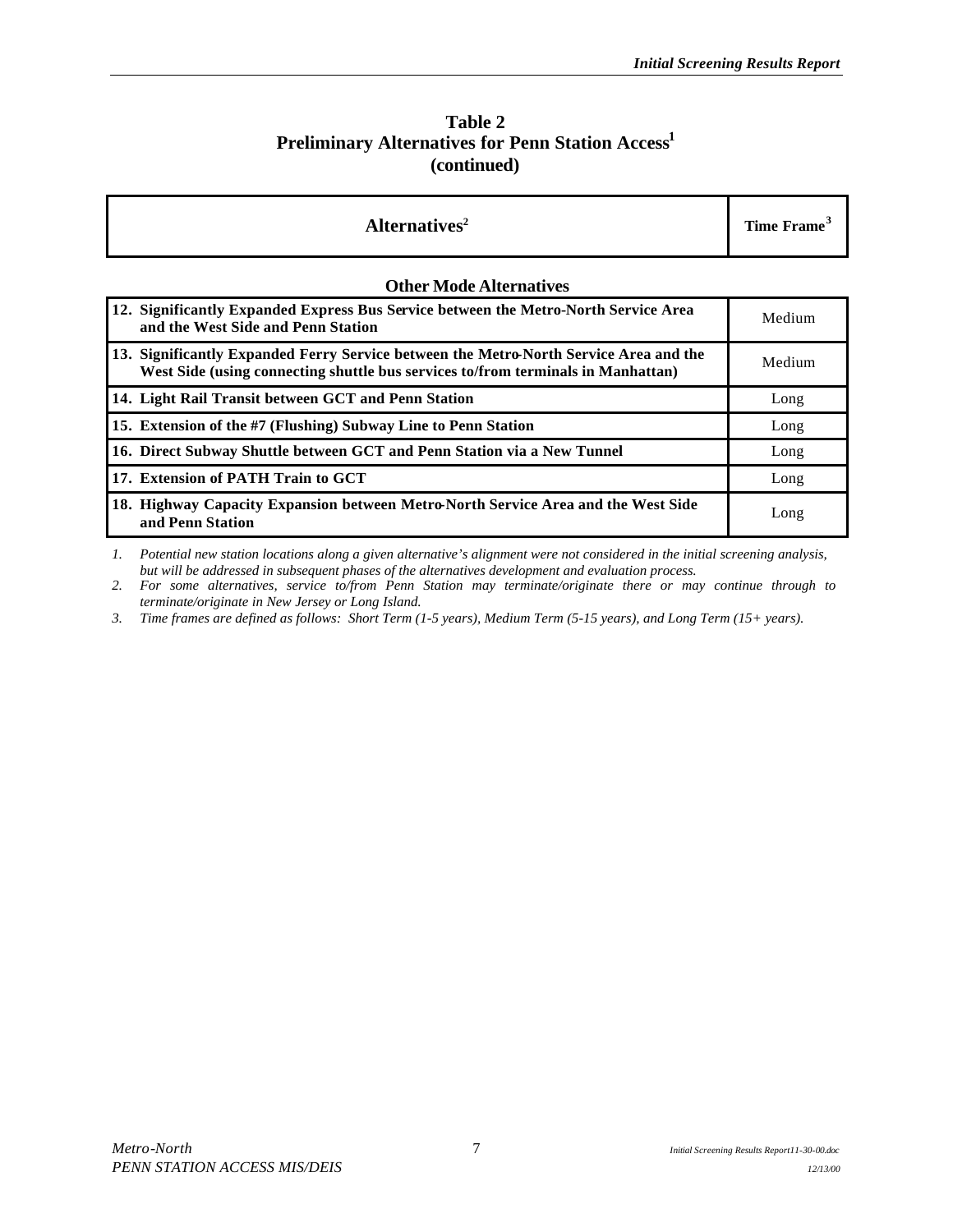# **D. RESULTS OF THE INITIAL SCREENING EVALUATION**

## **1. Summary**

Table 3 summarizes the findings of the initial screening evaluation. Each criterion for which a given alternative exhibits some degree of strength is noted by a checkmark. Blank cells indicate an alternative's weakness in terms of the particular criterion.

On the basis of this qualitative screening, five of the preliminary build alternatives are recommended for further, more detailed definition and comparative screening analysis. These are identified in the last column of Table 3. The justification and rationale for advancing these five alternatives for further study and not advancing the others is presented below, in Sections D.2 and D. 3, respectively.

## **2. Alternatives Advanced for Further Consideration**

Six of the preliminary alternatives will be advanced for further study, either in combination with another of the preliminary alternatives and/or independently. The following text identifies the resultant intermediate alternatives and provides the rationale for their advancement to the comparative screening phase of evaluation.

#### *Alternative 3. Peak-Period Hudson Line Service to/from Penn Station via the Empire Connection between Riverdale and Penn Station*

This alternative would improve travel time and provide a one-seat ride between the Metro-North service area and Penn Station by providing service via direct connection between the Metro-North Hudson Line and the Amtrak Empire Connection at Spuyten Duyvil. It is both operationally and physically feasible, and would use existing infrastructure to make the connection between the Hudson Line and Empire Connection alignments. By providing improved commuter rail access to Penn Station, this alternative would enhance transit service for the Metro-North service area. More broadly, this alternative would improve the region's transportation connectivity by providing improved access to Amtrak, Long Island Rail Road (LIRR), New Jersey Transit (NJTransit), and New York City Transit (NYCT) services available at Penn Station.

#### *Alternative 4A. Peak-Period Harlem Line Service to/from Penn Station via the Hudson Line and Empire Connection*

This alternative would improve access between the Metro-North service area and Penn Station by eliminating the need for a transfer and thus providing a direct, one-seat ride. It is both operationally and physically feasible. While primarily using existing infrastructure, i.e., Harlem and Hudson Line and Empire Connection tracks, it would require track reconstruction at Spuyten Duyvil to connect the Hudson and Harlem Line track alignments. This alternative would enhance transit service for the Metro-North service area and also improve regional connectivity by improving access to Amtrak, LIRR, NJTransit, and NYCT services available at Penn Station.

#### *Alternative 5. Peak-Period New Haven Line Service to/from Penn Station via the Hell Gate Line between New Rochelle and Penn Station*

Alternative 5 would improve Penn Station access by providing a direct, one-seat ride and improving travel time between the Metro-North service area and Penn Station by providing service via direct connection between the Metro-North New Haven Line and the Amtrak Hell Gate Line at New Rochelle. It is both operationally and physically feasible, and would use existing infrastructure to make the connection between the New Haven and the Hell Gate Line track alignments. This alternative would both enhance transit service for the Metro-North service area and improve regional connectivity by improving access to Amtrak, LIRR, NJTransit, and NYCT services available at Penn Station.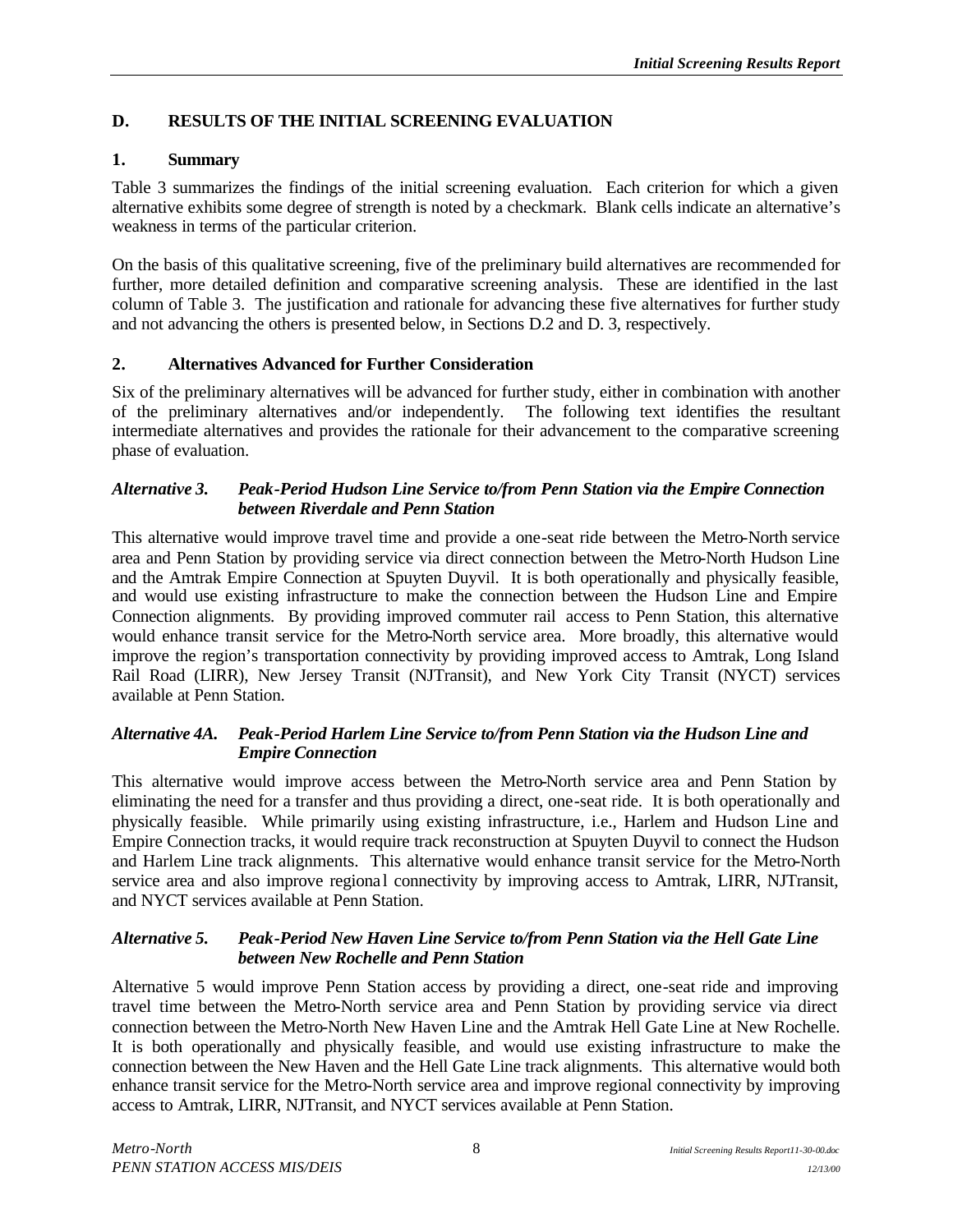|     |                                                                                         | <b>Improved</b> | Operationally<br>and Physically | Principally<br><b>Existing</b> | <b>Supports</b><br><b>Transit</b><br>Policies & | <b>Disposition</b><br>of                  |
|-----|-----------------------------------------------------------------------------------------|-----------------|---------------------------------|--------------------------------|-------------------------------------------------|-------------------------------------------|
| No. | <b>Alternative</b><br><b>Name</b>                                                       | <b>Access</b>   | Feasible                        | Infrastructure                 | Goals                                           | <b>Alternatives</b>                       |
|     |                                                                                         |                 |                                 |                                |                                                 | Combined                                  |
| 3   | Peak-Period Hudson Line Service via<br>the Empire Connection                            |                 | ✓                               |                                | ✓                                               | with Alt. 6<br>and advanced               |
| 4A. | Peak-Period Harlem Line Service via<br>Hudson Line and Empire Connection                | ✓               | ✓                               |                                | ✓                                               | Combined<br>with Alt. 7A<br>and advanced  |
| 4B. | Peak-Period Harlem Line Service via<br>New Haven and Hell Gate Lines                    | $\checkmark$    |                                 |                                | $\checkmark$                                    | Not Advanced                              |
| 4C. | Peak-Period Harlem Line Service via<br>Port Morris Branch and Hell Gate<br>Line         |                 |                                 |                                | ✓                                               | Not Advanced                              |
| 5.  | Peak-Period New Haven Line Service<br>via the Hell Gate Line                            | $\checkmark$    | $\checkmark$                    |                                | $\checkmark$                                    | Combined<br>with Alt. 8<br>and advanced   |
| 6.  | Off-Peak Hudson Line Service via<br><b>Empire Connection</b>                            | ✓               |                                 |                                |                                                 | Advanced;<br>also combined<br>with Alt. 3 |
| 7A. | Off-Peak Harlem Line Service via<br>Hudson Line and Empire Connection                   |                 | $\checkmark$                    |                                | ✓                                               | Combined<br>with Alt. 4A<br>and advanced  |
| 7B. | Off-Peak Harlem Line Service via<br>New Haven and the Hell Gate Lines                   | $\checkmark$    |                                 |                                | $\checkmark$                                    | Not Advanced                              |
| 7C. | Off-Peak Harlem Line Service via<br>Port Morris Branch and the Hell Gate<br>Line        |                 |                                 |                                |                                                 | Not Advanced                              |
| 8.  | Off-Peak New Haven Line Service<br>via Hell Gate Line                                   |                 | ✓                               |                                | ✓                                               | Advanced;<br>also combined<br>with Alt. 5 |
| 9.  | Tunnel from GCT to new West Side<br>34 <sup>th</sup> Street Station                     | ✓               | ✓                               |                                | ✓                                               | Not Advanced<br>(See Text)                |
| 10. | Metro-North to LIRR Territory for<br>Connection to Penn Station                         |                 |                                 |                                | ✓                                               | Not Advanced                              |
| 11. | Metro-North Service to GCT via Hell<br>Gate Line (2 variations) to Park Ave.<br>Viaduct |                 |                                 |                                |                                                 | Not Advanced                              |
| 12. | <b>Significantly Expanded Express Bus</b><br>Service                                    |                 |                                 |                                |                                                 | Not Advanced                              |
| 13. | <b>Significantly Expanded Ferry Service</b>                                             |                 |                                 |                                | ✓                                               | Not Advanced                              |
| 14. | Light Rail Transit from GCT to Penn<br>Station                                          | $\checkmark$    |                                 |                                | $\checkmark$                                    | Not Advanced                              |
| 15. | #7 Flushing Line Extension                                                              | ✓               | $\checkmark$                    |                                | $\checkmark$                                    | Not Advanced<br>(See Text)                |
| 16. | Direct Subway Shuttle from GCT to<br>Penn Station                                       | $\checkmark$    | $\checkmark$                    |                                | $\checkmark$                                    | Not Advanced                              |
| 17. | PATH Extension to GCT                                                                   |                 |                                 |                                | ✓                                               | Not Advanced                              |
| 18. | <b>Highway Capacity Expansion</b>                                                       |                 | ✓                               |                                |                                                 | Not Advanced                              |

**Table 3 Summary of Initial Screening Results**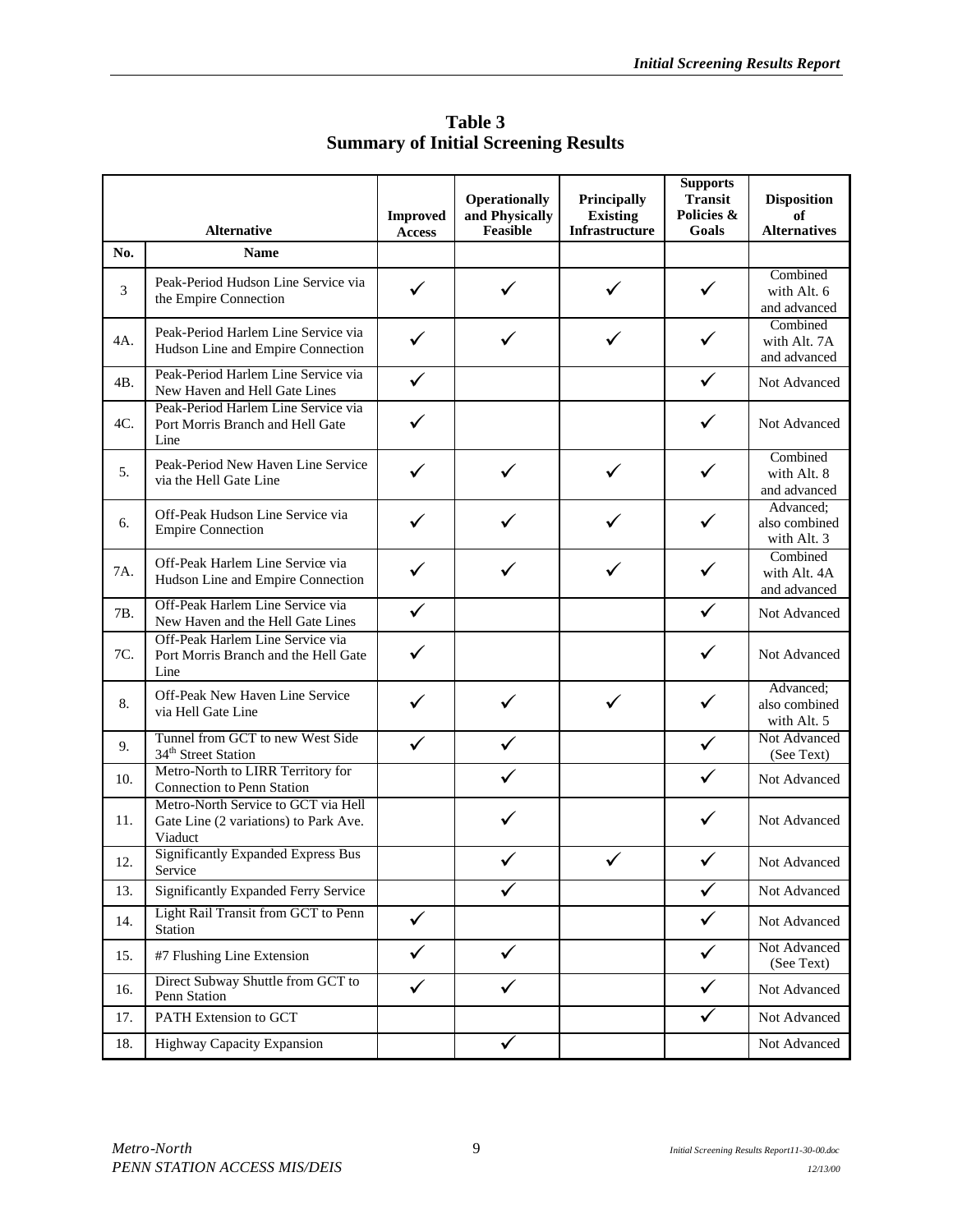#### *Alternative 6. Off-Peak/Weekend Hudson Line Service to/from Penn Station via the Empire Connection between Riverdale and Penn Station*

This alternative would have the same strengths for each of the defined criteria as Alternative 3. Peak-Period Hudson Line Service via the Empire Connection, but would improve Penn Station access during non-peak, rather than peak, periods.

#### *Alternative 7A. Off-Peak/Weekend Harlem Line Service to/from Penn Station via the Hudson Line and Empire Connection*

As with Alternative 4A, which would provide peak-period Harlem Line service via the same connections, this alternative would improve Penn Station access by providing a direct, one-seat ride. Also as with the comparable peak-period alternative, construction of a track connection between the Harlem and Hudson Lines at Spuyten Duyvil would be necessary. However, unlike the peak-period Harlem Line alternative via this alignment, this off-peak service alternative's ridership potential would probably not justify the cost of infrastructure construction and property acquisition that would be necessary for its implementation. Therefore, this alternative has been advanced to be combined with Alternative 4A to create a full-day service alternative.

#### *Alternative 8. Off-Peak/Weekend New Haven Line Service to/from Penn Station via the Hell Gate Line between New Rochelle and Penn Station*

This alternative would have the same strengths for each of the defined criteria as Alternative 5. Peak-Period New Haven Line Service via the Hell Gate Line, but would improve Penn Station access during non-peak, rather than peak, periods.

Following the initial screening evaluations of these six preliminary alternatives, the peak and off-peak service options for the Hudson, New Haven, and Harlem Lines, respectively, were combined to create more comprehensive alternatives that would provide all-day service. The off-peak Hudson and New Haven Line service options were also advanced as independent alternatives (see Section E. NEXT STEPS).

## **3. Alternatives Not Advanced for Further Consideration**

Fourteen of the preliminary alternatives will not be advanced for further consideration as options for improving access between the Metro-North service area and Penn Station because they did not satisfy one or more of the criteria specific to this Study (see Table 3). Nevertheless, as noted in the following discussion of the justification and rationale for not advancing each of these alternatives, several of them have significant merit, separate from this Study, and are either currently being evaluated in other contexts or may be in the future.

#### *Alternative 4B. Peak-Period Harlem Line Service to/from Penn Station via the New Haven Line and Hell Gate Line*

While this alternative would provide a direct, one-seat ride to/from Penn Station, it may increase travel time due to its circuitous routing via reverse-direction connections, first to the New Haven Line and, then, to the Hell Gate Line. This alternative would be physically feasible, though requiring construction of new connections from the Harlem Line southbound to the New Haven Line eastbound, and between the New Haven Line westbound and the Harlem Line northbound. Its operational feasibility is questionable, except at minimum service levels, as the turning radii of the required new track connections would limit train operating speeds, and the trains providing service to and from Penn Station would conflict with existing Grand Central Terminal-bound trains' operations. Construction of the necessary track connections would potentially adversely affect existing New York City parkland along the Bronx River Parkway and would require acquisition of an active industrial property to avoid taking of parkland.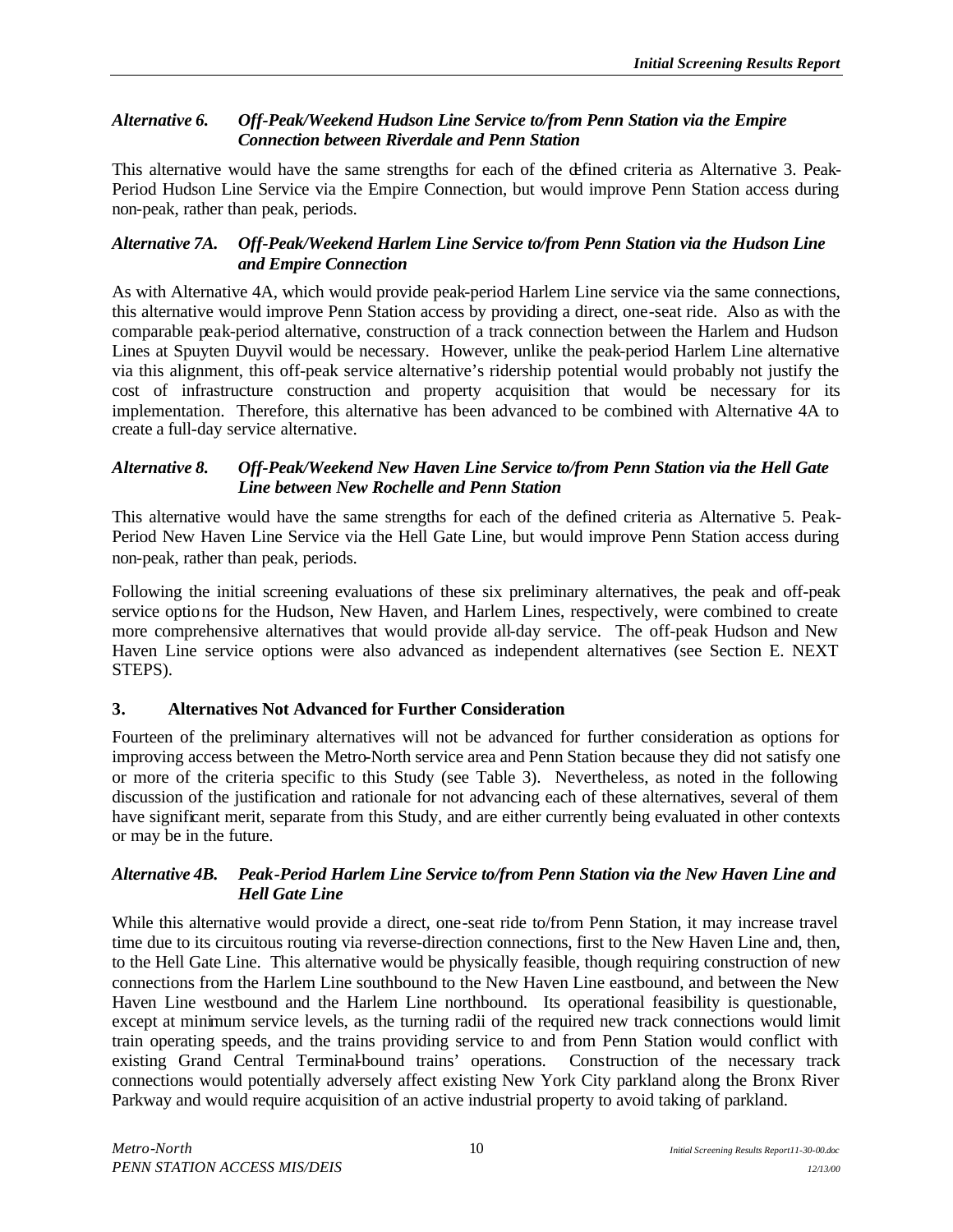### *Alternative 4C. Peak-Period Harlem Line Service to/from Penn Station via the Port Morris Branch and the Hell Gate Line*

This alternative would improve Penn Station access from the Metro-North service area by providing a direct, one-seat ride but would increase the travel time between Penn Station and the service area due to the Port Morris connection. While physically feasible, this alternative would require extensive track construction and reconstruction in the Port Morris corridor, which is currently a single -track line. Track construction would also require re-design and re-construction of supports under a portion of elevated Melrose Avenue, and acquisition of up to two industrial properties. The alternative may not be operationally feasible, except at minimum service levels, as the turning radii of the connection between the Port Morris and Hell Gate Line portions of the alignment would limit train operating speeds.

#### *Alternative 7B. Off-Peak/Weekend Harlem Line Service to/from Penn Station via the New Haven Line and Hell Gate Line*

This alternative's strengths and weaknesses are the same as discussed, above, for Alternative 4B., the peak-period service alternative using this alignment. An additional weakness of this off-peak service alternative, however, is that the costs and potential parkland and acquisition impacts associated with its implementation would be incurred for fewer riders, as the ridership potential would be lower than for peak-period services.

#### *Alternative 7C. Off-Peak/Weekend Harlem Line Service to/from Penn Station via the Port Morris Branch and the Hell Gate Line*

This alternative's strengths and weaknesses are the same as discussed, above, for Alternative 4C., the peak-period service alternative using this alignment. Additionally, however, the costs and property acquisitions associated with track construction and reconstruction in the Port Morris corridor would be incurred for lower ridership than with the peak-period option.

#### *Alternative 9. Extension of Metro-North Service to 34th Street/Penn Station via a New Tunnel between Grand Central Terminal and 34th Street/Penn Station*

While this alternative would improve Penn Station access from the Metro-North service area by providing a direct, one-seat ride, it would require construction of significant new infrastructure. Penn Station access would be provided to a new, two-track platform Metro-North station at West 34<sup>th</sup> Street (just north of Penn Station); additional new infrastructure would include a new cross-town tunnel and a connection from the new station at West 34<sup>th</sup> Street to the existing Penn Station complex. Implementation of this alternative would be both at very high cost and over a long timeframe. While this alternative will not be advanced for further evaluation in this Study, the Access to the Region's Core (ARC) Study—sponsored by New Jersey Transit, the Port Authority of New York and New Jersey, and the Metropolitan Transportation Authority—is evaluating this alternative in the form of a new tunnel between Penn Station and Grand Central Terminal as an element of a larger-scale, more regional transportation improvement.

#### *Alternative 10. Metro-North Service to/from Penn Station via Connection to LIRR*

This alternative would provide service via the New Haven Line and Hell Gate Line, a newly constructed track connection to the LIRR Main Line, and transfer to LIRR trains at Jamaica Station to reach Penn Station. As this circuitous path would both increase travel time to Penn Station and still require a transfer, it would not improve travel between the Metro-North service area and Penn Station. While it would be physically and operationally feasible, its implementation would require significant new infrastructure to connect tracks to the LIRR Main Line. (While this alternative will not be advanced as an option for improving Penn Station access from the Metro-North service area, it may merit separate study to determine its possible utility and reasonableness for improving travel between Connecticut and Long Island.)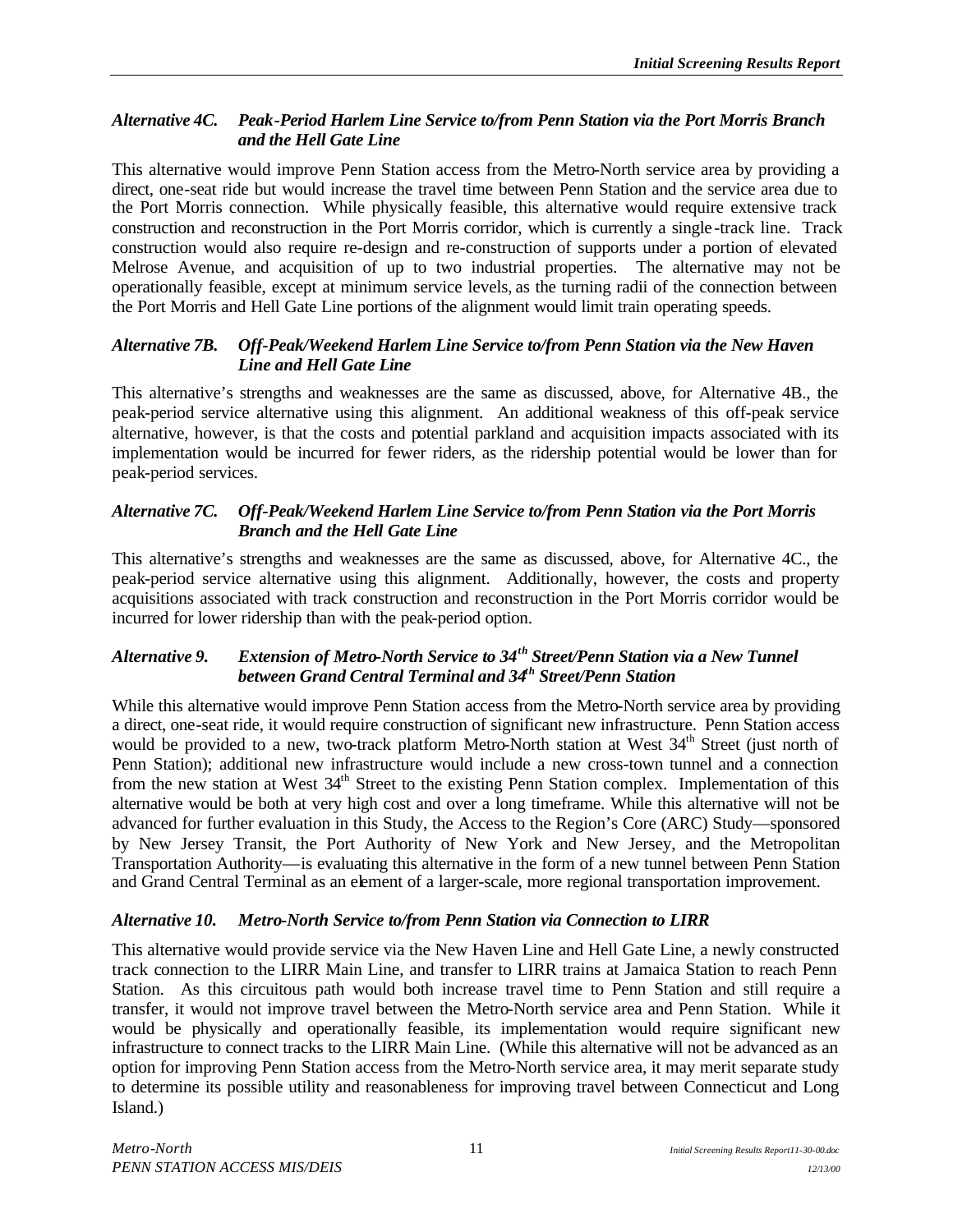### *Alternative 11. Metro-North Service between New Rochelle and Grand Central Terminal via the Hell Gate Line*

As this alternative would merely provide a new option for reaching Grand Central Terminal – via the Hell Gate Line to a new track connection either via the Port Morris Branch or existing freight tracks through the Harlem River Yards for ultimate connection to the Metro-North Main Line's Park Avenue viaduct – it would not improve access between the Metro-North service area and Penn Station. While it may be physically and operationally feasible, its implementation would require significant new infrastructure for the track connection between the New Haven and Metro-North Main Lines. (This alternative will not be advanced as an option for improving Penn Station access from the Metro-North service area but, as it would potentially enhance transit in the region, it may merit separate study as an option for improving access to Grand Central Terminal from the southeast Bronx.)

#### *Alternative 12. Significantly Expanded Express Bus Services between Metro-North Service Area and the West Side of Manhattan and Penn Station*

This alternative proposes peak-period express bus services from locations within the Metro-North service area, including from principal transfer sites at existing Metro-North stations, via bus priority or highoccupancy-vehicle (HOV) lanes on primary roadways, to Penn Station. Penn Station access would probably not be improved with this alternative as travel times, compared to other travel options, would be longer. As buses are not permitted on parkways, express buses receiving transfers at certain stations, e.g., Mount Vernon West on the Harlem Line, would be restricted to using circuitous routes to reach Penn Station. More direct routes would be possible if physical (i.e., clearance) and legal restrictions on bus use of parkways could be reversed. While this alternative would be physically feasible, its implementation would require creation of HOV lanes – either through conversion of general-purpose lanes to express bus or contra-flow lanes, or addition of HOV lanes -- and a signal prioritization system. These actions, while not necessarily requiring significant infrastructure modifications, would potentially exacerbate vehicular traffic congestion on the connecting roadways were general-purpose lanes to be converted to bus-priority lanes.

#### *Alternative 13. Significantly Expanded Ferry Services between the Metro-North Service Area and the West Side of Manhattan*

This alternative proposes greatly expanded express ferry services from locations in the Hudson and New Haven Lines' service areas to the West Side of Manhattan, via transfer from existing Metro-North stations to new ferry terminals on the Hudson River and Long Island Sound, respectively. Within Manhattan, exclusive bus shuttle services would be provided to/from the ferry terminals and the West Side. This alternative would require either one or two transfers and increase travel time. While potentially operationally and physically feasible, significant expansion of ferry services would require construction of new docking and passenger facilities near selected Metro-North transfer stations, as well as possible new ferry facilities in Manhattan.

#### *Alternative 14. Light Rail Transit (LRT) Between Grand Central Terminal and Penn Station*

This alternative's ability to improve access between Penn Station and the Metro-North service area is uncertain; cross-town travel times may not be reduced unless the LRT is in a dedicated right-of-way, and transfer between modes would still be necessary. Its operational feasibility is questionable, as it would require implementation of an entirely new transit mode, with associated operational and institutional mechanisms, in Midtown Manhattan. While probably physically feasible, it would require construction of significant new infrastructure, at high cost with a long development timeframe. While supportive of transit-enhancement policies and goals, a LRT line in Midtown Manhattan would be potentially disruptive of vehicular traffic flows and exacerbate traffic congestion.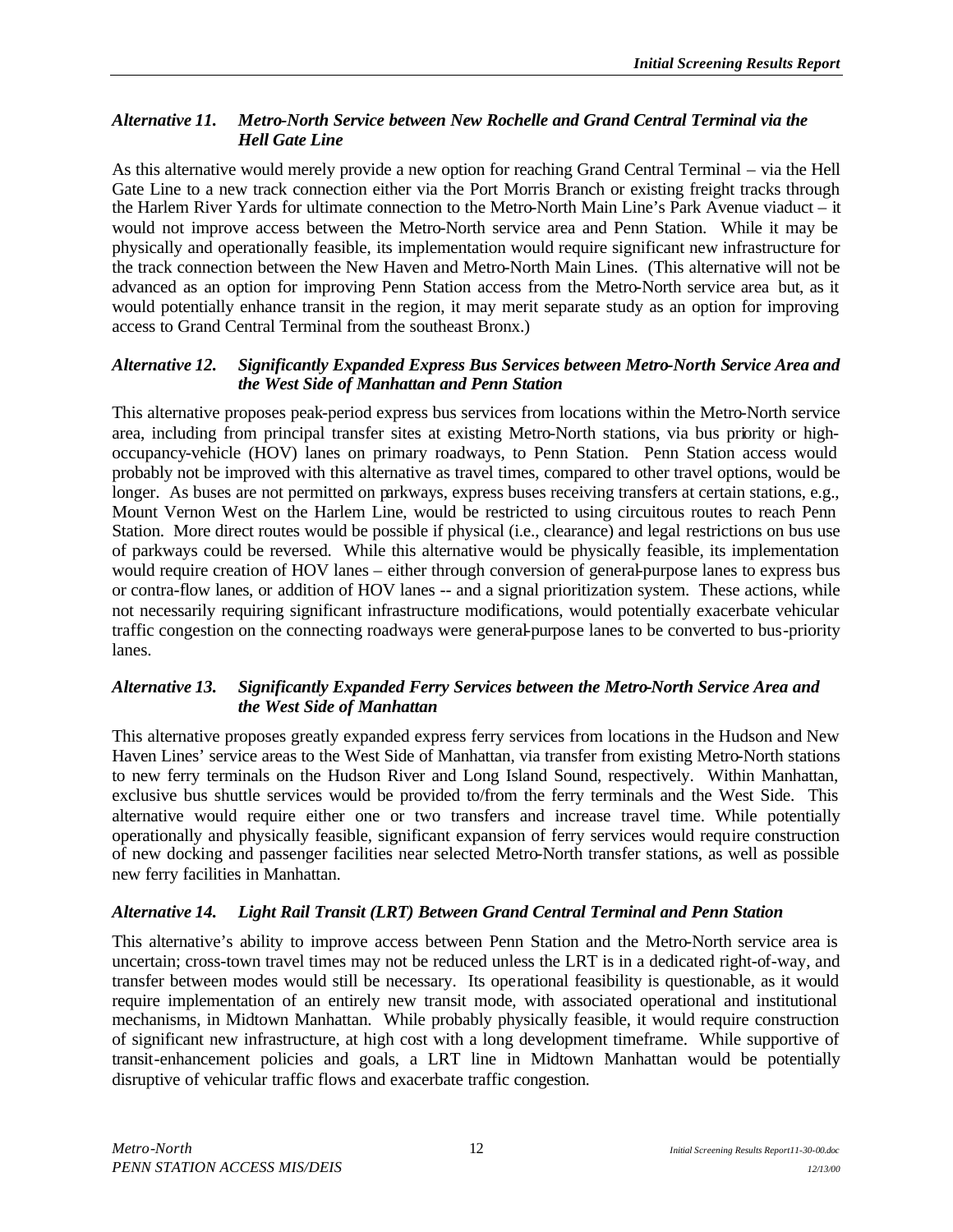# *Alternative 15. Extension of #7 (Flushing Subway) Line to Penn Station*

This alternative proposes Penn Station access via transfer at Grand Central Terminal to the #7 subway line, which would be physically extended from its current terminus at Times Square westward to Eighth Avenue, and then southward beneath the existing Eighth Avenue subway tunnel (used by the A, C, and E lines), to Penn Station. This alternative would not reduce transfers and may not reduce travel time between the Metro-North service area and Penn Station. While operationally and physically feasible and supportive of transit-enhancement policies and goals, its implementation would require construction of significant new infrastructure for the subway line's extension, at very high cost and with a long development timeframe. While this alternative will not be advanced for further study as a Penn Station access alternative, the extension of the #7 subway line is under separate study, by New York City Transit, as a potential access enhancement for the West Side of Manhattan.

#### *Alternative 16. Direct Subway Shuttle between Grand Central Terminal and Penn Station via a New Tunnel*

This alternative would improve access between the Metro-North service area and Penn Station by reducing travel time, although still requiring a transfer. While this alternative may be operationally and physically feasible and is transit-supportive, its implementation would require significant new infrastructure at very high cost and with a long development timeframe, i.e., construction of a new subway tunnel in new right-of-way for a direct shuttle connection between Grand Central Terminal and Penn Station.

## *Alternative 17. PATH Extension to Grand Central Terminal*

This alternative, proposing extension of the 33<sup>rd</sup> Street PATH Line via new tunnel to a new station near Grand Central Terminal, would provide indirect Penn Station access from the Metro-North service area, as the 33<sup>rd</sup> Street PATH station is one block from Penn Station. It may increase travel time, compared to existing options, and would still require a transfer. While this alternative may be both operationally and physically feasible and is transit-supportive, its implementation would require significant new infrastructure at very high cost and over a long development timeframe.

#### *Alternative 18. Highway Capacity Expansion between Metro-North Service Area and West Side of Manhattan and Penn Station*

Capacity expansion of various roadways between the Metro-North service area and the West Side and Penn Station could include addition of general purpose and/or special use lanes, and/or implementation of Intelligent Transportation System and Advanced Vehicle Control System technologies beyond improvements that are already programmed for implementation. While this alternative may reduce travel time in certain corridors, and thereby improve Penn Station access, overall existing and projected traffic conditions are anticipated to remain congested. This alternative is operationally and physically feasible, but fundamentally contrary to public policies and goals that seek to enhance transit use and reduce single occupant-vehicle travel in the region. As Midtown Manhattan is an air-quality non-attainment area, increased traffic congestion would further exacerbate air quality conditions. Highway capacity expansion would require significant infrastructure improvements, with potentially significant property acquisition requirements and adverse environmental effects.

# **E. NEXT STEPS**

On the basis of the initial screening evaluation, five intermediate alternatives will be considered in the next phase. As these alternatives represent the combination of several of the preliminary alternatives, they have been renumbered for ease of reference. The originally defined Hudson, New Haven, and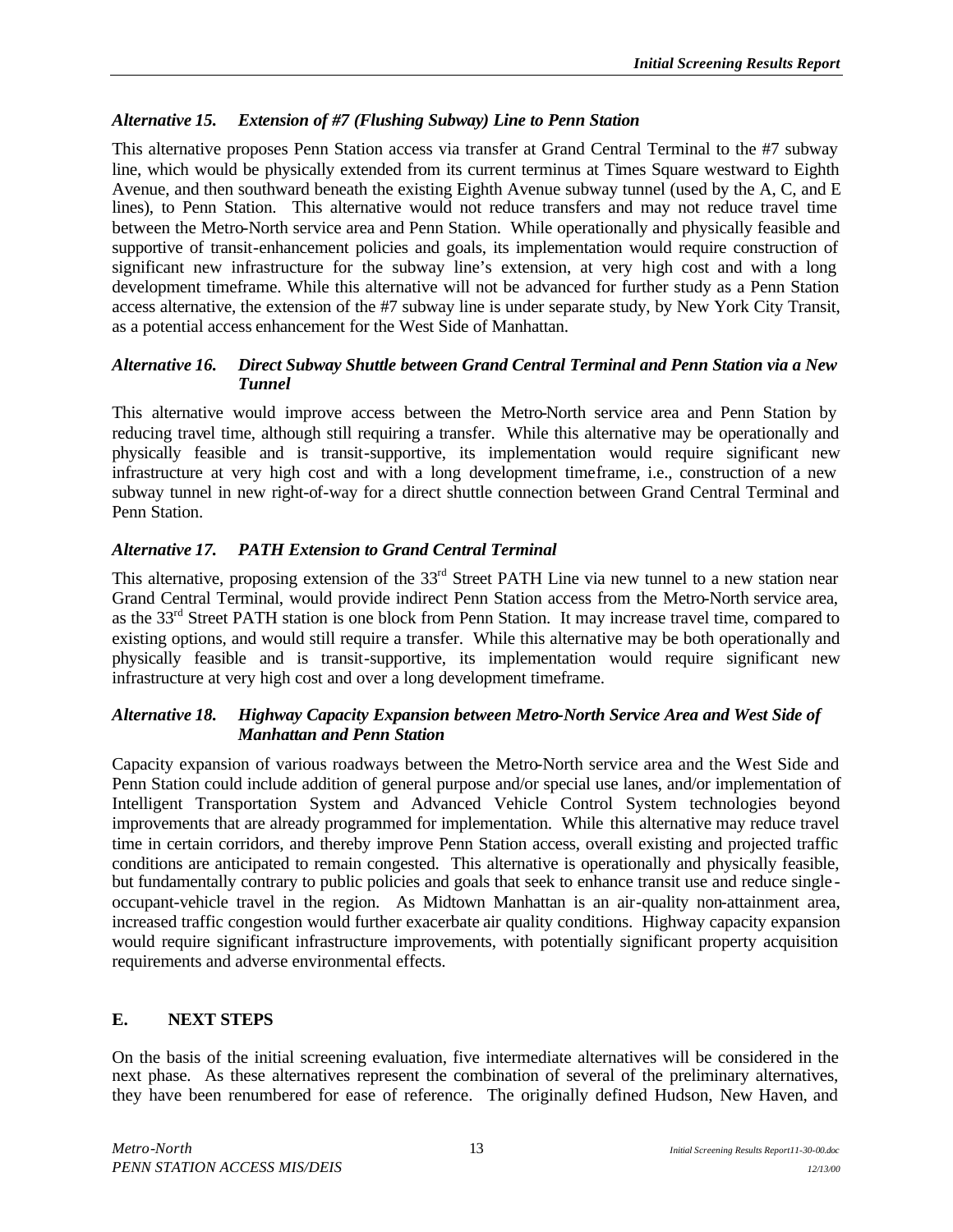Harlem Line peak-period alternatives have been refined and optimized by combining them with their offpeak service counterparts. Therefore, intermediate Alternatives 1, 2, and 3 represent full-day service options between the Hudson, New Haven, and Harlem Line service areas, respectively, and Penn Station and the West Side of Manhattan. Based on the initial screening evaluations, the off-peak/weekend service options have also been advanced as separate alternatives for the Hudson and New Haven Lines. As offpeak/weekend ridership potential on the Harlem Line, via connection to the Hudson Line and Empire Connection, would not likely justify the infrastructure improvements required for implementation of only off-peak/weekend service, it will not be carried forward as a separate alternative.

The intermediate alternatives are as follows:

- **Alternative 1. Weekday Hudson Line Service via Empire Connection**
- **Alternative 1A. Off-Peak and Weekend Hudson Line Service via Empire Connection**
- **Alternative 2. Weekday New Haven Line Service via Hell Gate Line**
- **Alternative 2A. Off-Peak and Weekend New Haven Line Service via Hell Gate Line**
- **Alternative 3. Weekday Harlem Line Service via Hudson Line and Empire Connection**

Each of these intermediate alternatives will be defined in greater detail, sufficient to permit comparative evaluation among them, in terms of alignment, operating and service characteristics, and infrastructure requirements. The alternatives' service plans will be designed to reflect service levels simila r to those provided by Metro-North to/from Grand Central Terminal, as a representation of "desirable" service, without consideration of capacity constraints at Penn Station and its approaches, and the operational constraints imposed by other services on portions of the same infrastructure. Consequently, the ridership forecasted for each intermediate alternative will represent *potential* patronage, for purposes of comparing the alternatives' potential optimum ridership benefits. Penn Station capacity constraints and operational issues will be addressed in the final, detailed definition and evaluation of alternatives that are advanced after the next, comparative screening, and will use data and information provided by the current operators at Penn Station.

The screening evaluation of the intermediate alternatives will compare the alternatives against a broader set of criteria and related qualitative and quantitative measures. The alternatives will also be compared against each other to determine which would provide benefits most cost-effectively and with the least potential adverse effects. The criteria will address the following:

- travel time:
- ridership potential;
- initial capital costs;
- initial operating costs;
- engineering feasibility and constructibility; and
- potential key social, economic, and environmental impacts.

In a separate but related screening evaluation, the potential introduction of one or more new stations along Penn Station access alternative alignments will be evaluated to identify those that may be reasonable and feasible. The criteria against which potential new station locations will be assessed will address a station location's physical and construction feasibility; potential ridership benefits; potential adverse social, economic, and environmental effects; and station siting and design considerations.

Results of the comparative screening analysis of the intermediate alternatives and related, potential new station(s) will be presented in a series of matrices and documented in the Intermediate Alternatives